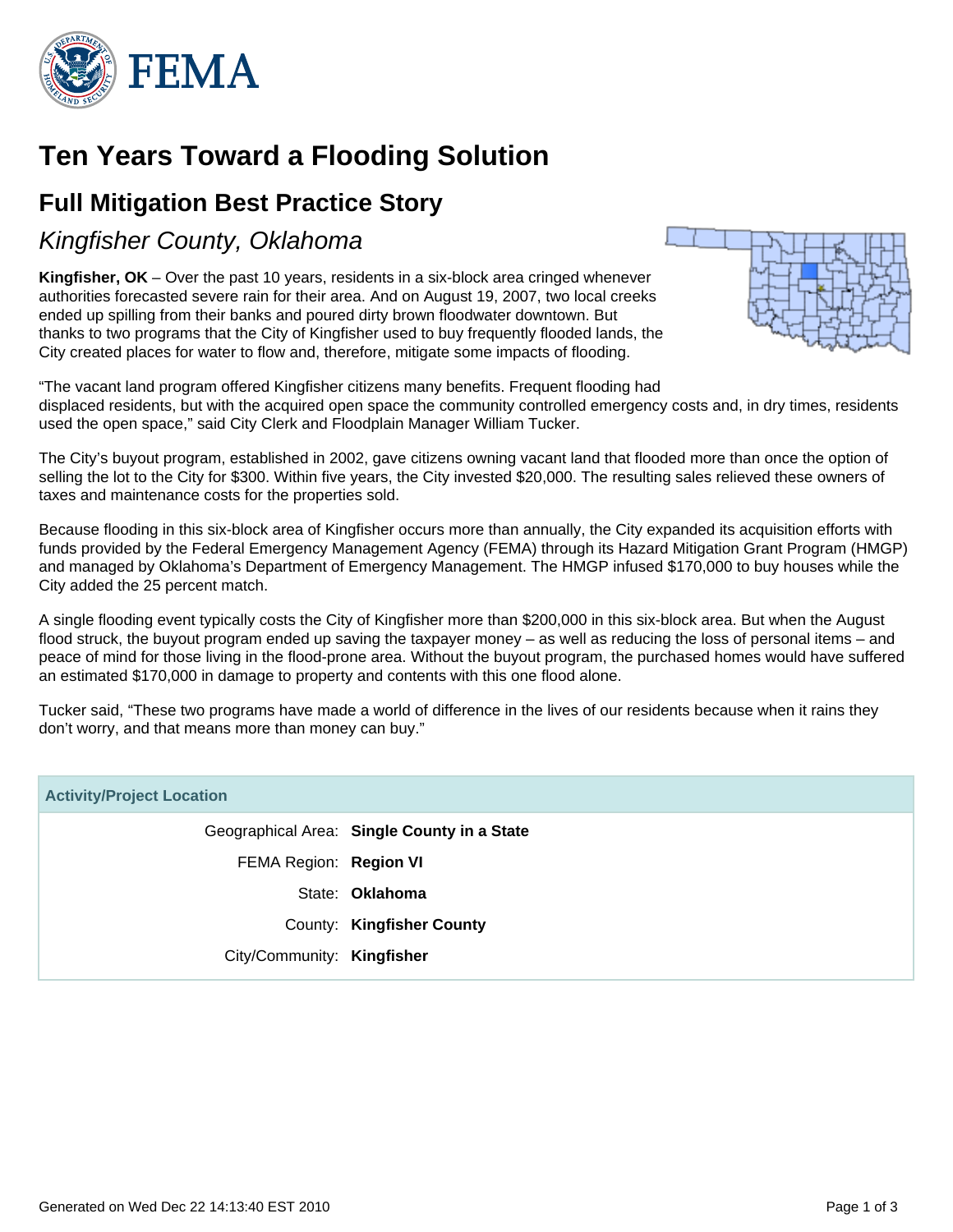| <b>Key Activity/Project Information</b>    |                                                           |
|--------------------------------------------|-----------------------------------------------------------|
|                                            | Sector: Public                                            |
| Hazard Type: Flooding                      |                                                           |
|                                            | Activity/Project Type: Acquisition/Buyouts; Flood Control |
| Activity/Project Start Date: 04/2002       |                                                           |
| Activity/Project End Date: Ongoing         |                                                           |
| Funding Source: Local Sources              |                                                           |
|                                            | Funding Recipient: Local Government                       |
| Funding Recipient Name: CITY OF KINGFISHER |                                                           |

| <b>Activity/Project Economic Analysis</b> |                                |
|-------------------------------------------|--------------------------------|
|                                           | Cost: \$190,000.00 (Estimated) |
| Non FEMA Cost:                            |                                |

### **Activity/Project Disaster Information**

| Mitigation Resulted From Federal<br>Disaster? Yes |
|---------------------------------------------------|
| Federal Disaster #: 1355, 01/05/2001              |
| Federal Disaster Year: 2001                       |
| Value Tested By Disaster? Yes                     |
| Tested By Federal Disaster #: 1712, 07/07/2007    |
| Repetitive Loss Property? Yes                     |

#### **Reference URLs**

Reference URL 1: **http://www.floodsmart.gov**